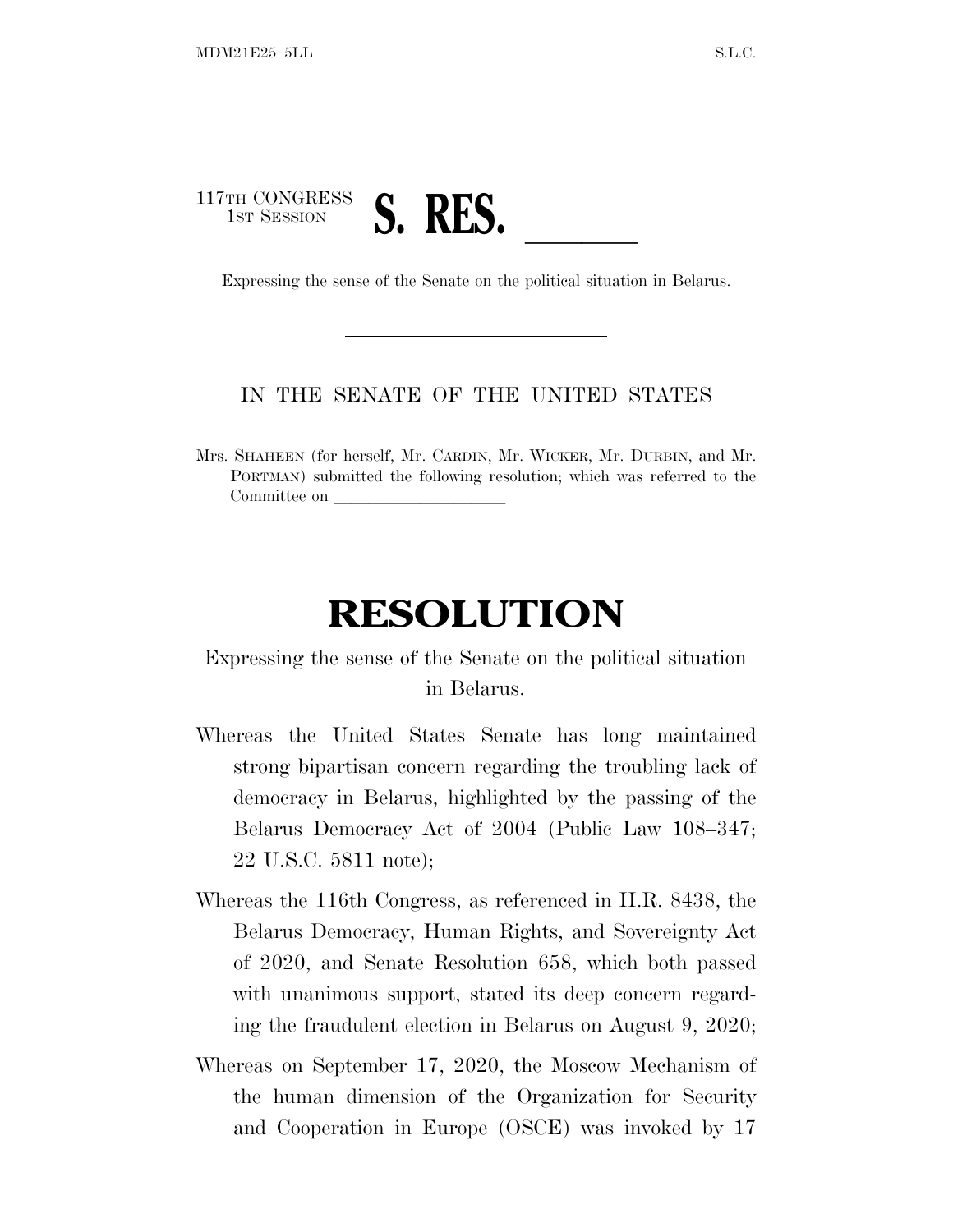MDM21E25 5LL S.L.C.

2

participating states with regard to credible reports of human rights violations before, during, and after the presidential election of August 9, 2020, in Belarus;

- Whereas, following Alyaksandr Lukashenka's inauguration on September 23, 2020, the United States, the European Union, numerous European Union member states, the United Kingdom, and Canada announced they did not recognize the legitimacy of the election results;
- Whereas after the August 9, 2020 presidential election, the Government of Belarus responded to the resulting peaceful protests, the largest in the country's history, with a violent crackdown, including the detention of more than 10,000 peaceful protectors, according to the United Nations Special Rapporteur on the situation of human rights in Belarus;
- Whereas the Government of Belarus, under the misrule of the Lukashenka regime, continues to engage in a pattern of clear and persistent violations of human rights and fundamental freedoms and disrespects the basic principles of democratic governance by subjecting tens of thousands of pro-democracy political activists, peaceful protesters, and ordinary citizens to harassment, beatings, abductions, forced deportations, and imprisonment and by committing acts of transnational repression to punish any dissent expressed by Belarusian citizens;
- Whereas the Lukashenka regime continues to silence independent media, such as Nasha Niva, tut.by, and Belsat, and has unlawfully raided the offices of media outlets, including Radio Free Europe/Radio Liberty, and arrested journalists;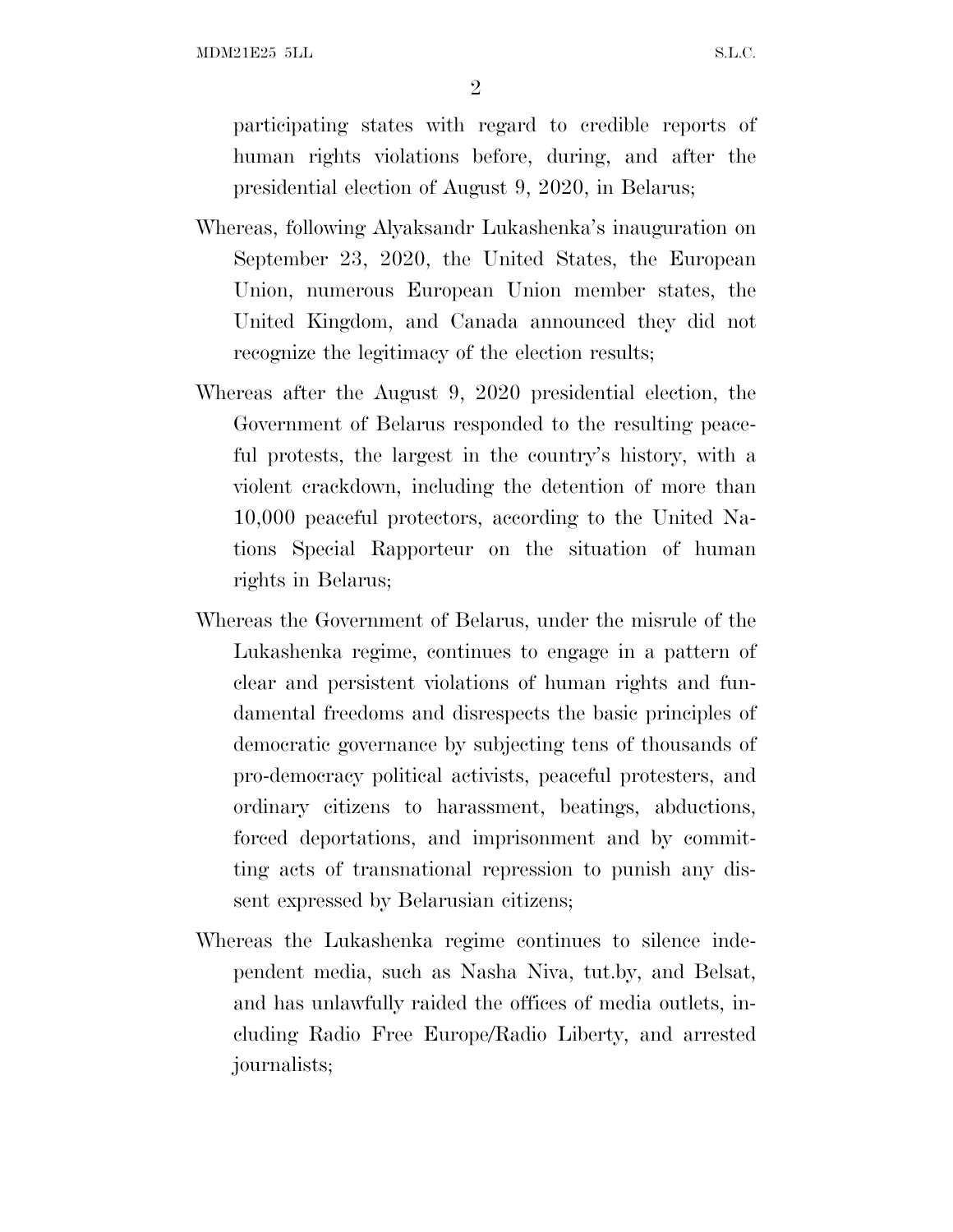- Whereas on September 11, 2020, then-Deputy Secretary of State Stephen Biegun said that ''we stand by our longterm commitment to support the sovereignty of Belarus as well as its territorial integrity, as the aspirations of the Belarusian people to determine their own path remains in front of us'';
- Whereas on May 23, 2021, the Lukashenka regime forced a commercial airliner flying between two European Union member states to land in Minsk in order for the regime to arrest journalist Raman Pratasevich and his partner Sofia Sapega, an action that resulted in near universal condemnation from the international community and coordinated sanctions by the United States, the United Kingdom, and the European Union;
- Whereas on May 28, 2021, the White House announced the re-imposition of full blocking sanctions against nine Belarusian state-owned enterprises and announced a new Executive order to increase sanctions on elements of the Lukashenka regime;
- Whereas the Lukashenka regime has actively encouraged over 4,000 migrants from other countries to cross through Belarus into European Union member state Lithuania, amounting to people smuggling and obliging Lithuania to declare a state of emergency;
- Whereas on June 9, 2021, the Committee on Foreign Relations of the Senate held a hearing regarding the political situation in Belarus, in which United States Ambassador to Belarus Julie Fisher testified that ''Despite the oppression, the violence, and the turmoil that followed the events of the past year provide glimmers of hope. A new generation of brave Belarusians, with courageous women at the front, have emerged. They represent a Belarus de-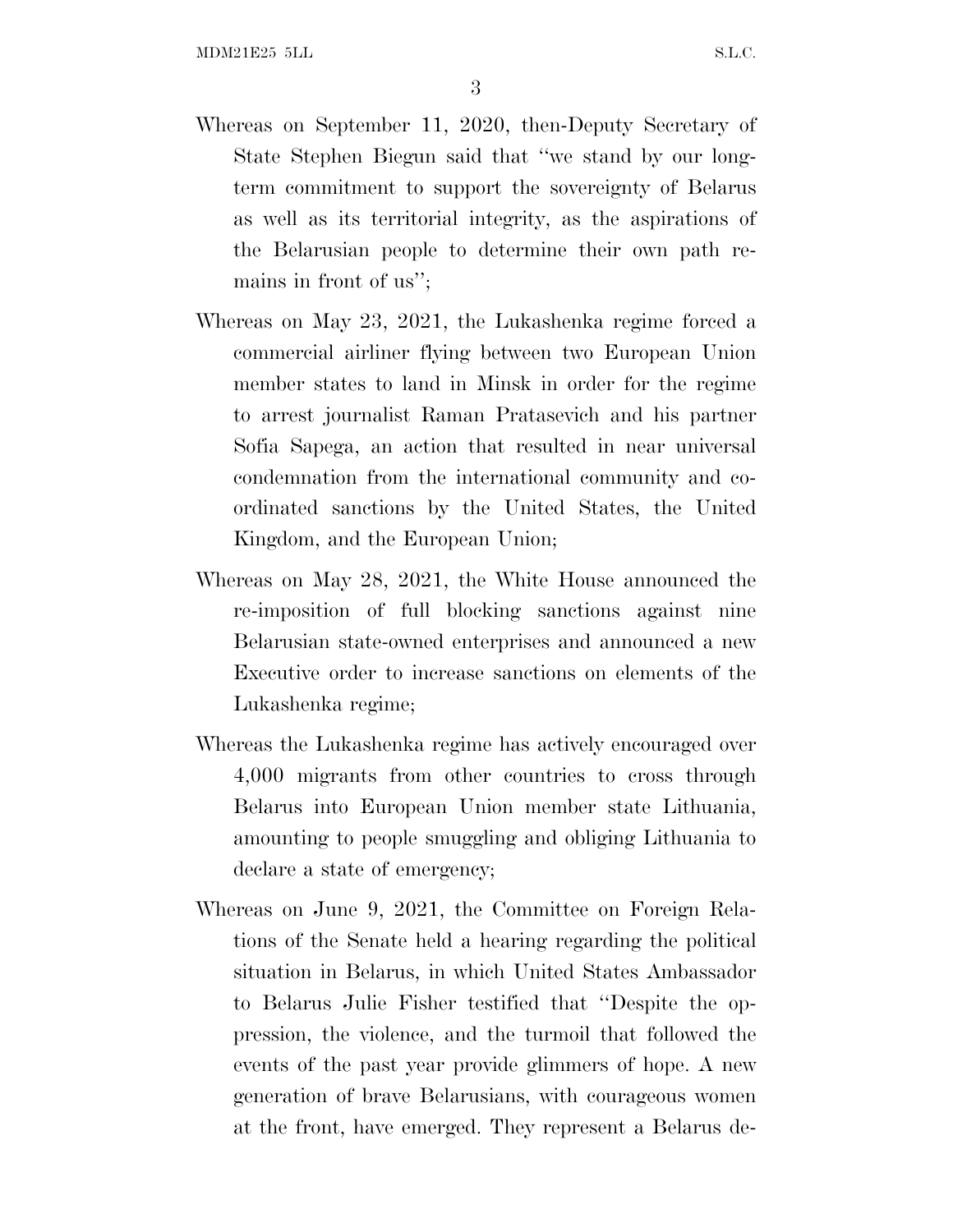MDM21E25 5LL S.L.C.

4

termined to chart its own path. They represent a Belarus in which wearing a red and white dress, hanging a flag, or playing a particular song will not result in torture, forced confessions, or even death.'';

Whereas on July 27, 2021, President Biden met Belarusian opposition leader Sviatlana Tsikhanouskaya at the White House and declared that ''The United States stands with the people of Belarus in their quest for democracy and universal human rights.'';

Whereas on August 9, 2021, President Biden—

(1) announced an Executive order authorizing the imposition of blocking sanctions on certain sectors of the Belarus economy, including the potash, tobacco products, and construction sectors; and

(2) pursuant to such executive order and Executive Order 13405, issued additional sanctions on Belarusian individuals and entities, including Belaruskali (a stateowned potash fertilizer company) and the Belarus National Olympic Committee; and

- Whereas Belarusian opposition leader Sviatlana Tsikhanouskaya continues to represent the widely shared desire of the Belarusian people for free and fair elections and democracy: Now, therefore, be it
	- 1 *Resolved,* That the Senate—
- 2 (1) continues, on the first anniversary of the il-3 legitimate presidential election in Belarus on August 4 9, 2020, to refuse to recognize Alyaksandr 5 Lukashenka as the legitimately elected leader of 6 Belarus;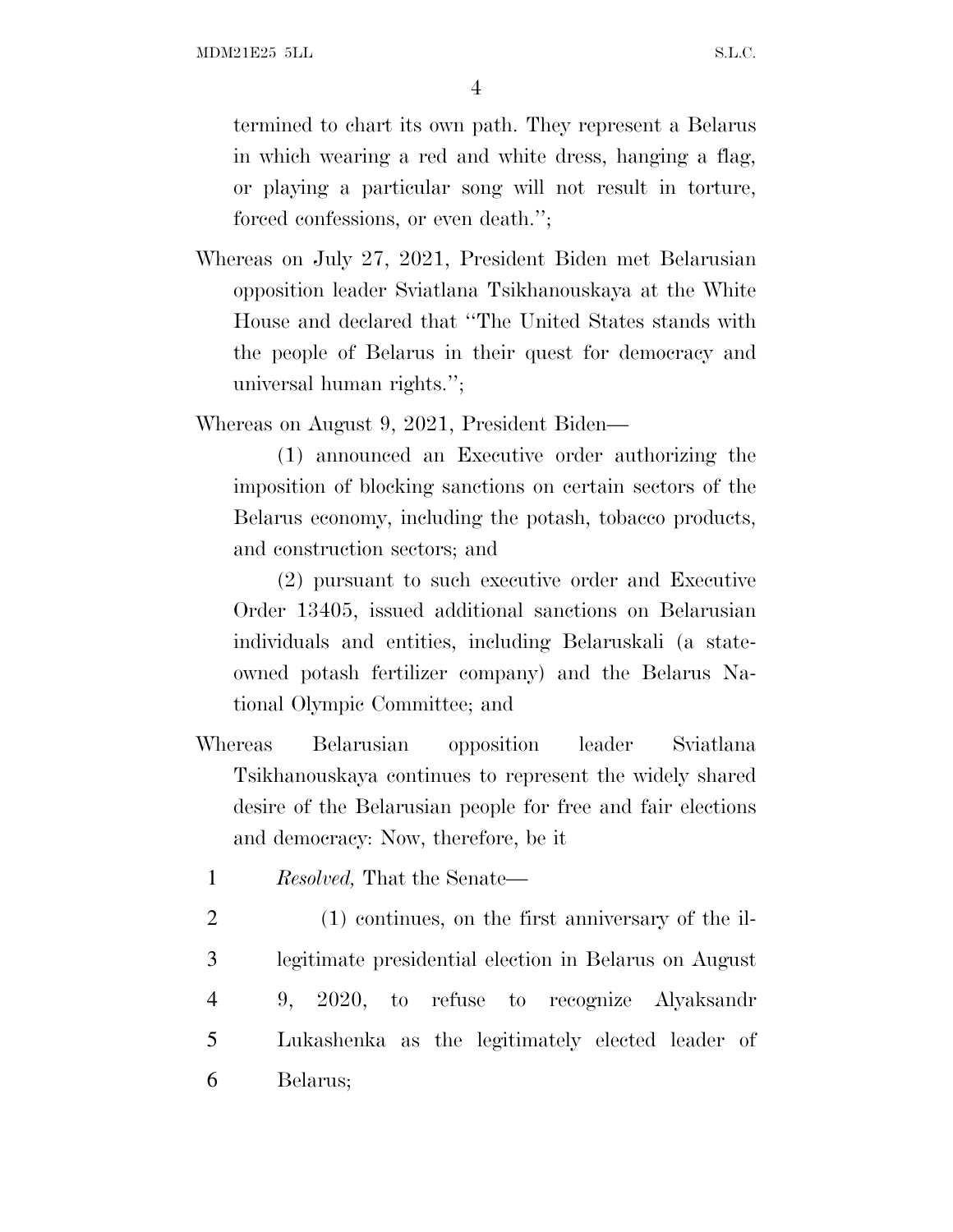(2) condemns Lukashenka's ongoing crackdown on members of the pro-democracy movement, senior members of the Coordination Council, peaceful pro- testers, employees from state-owned enterprises par- ticipating in strikes, independent election observers, independent journalists and bloggers, medical profes- sionals, professors, teachers, athletes, and cultural leaders;

 (3) continues to call for the fulfillment by the Government of Belarus of Belarus' freely under- taken obligations as an Organization for Security and Co-operation in Europe (OSCE) member and accept the OSCE's offer to facilitate a national dia-logue and fully participate in the OSCE process;

 (4) calls for new presidential and parliamentary elections to be held in Belarus, conducted in a man- ner that is free and fair according to OSCE stand- ards and under the supervision of OSCE observers and independent domestic observers;

 (5) welcomes the United States Government's close coordination with the European Union, the United Kingdom, Canada, other allied and partner countries, and international organizations to pro- mote the principles of democracy, the rule of law, and human rights in Belarus and encourages contin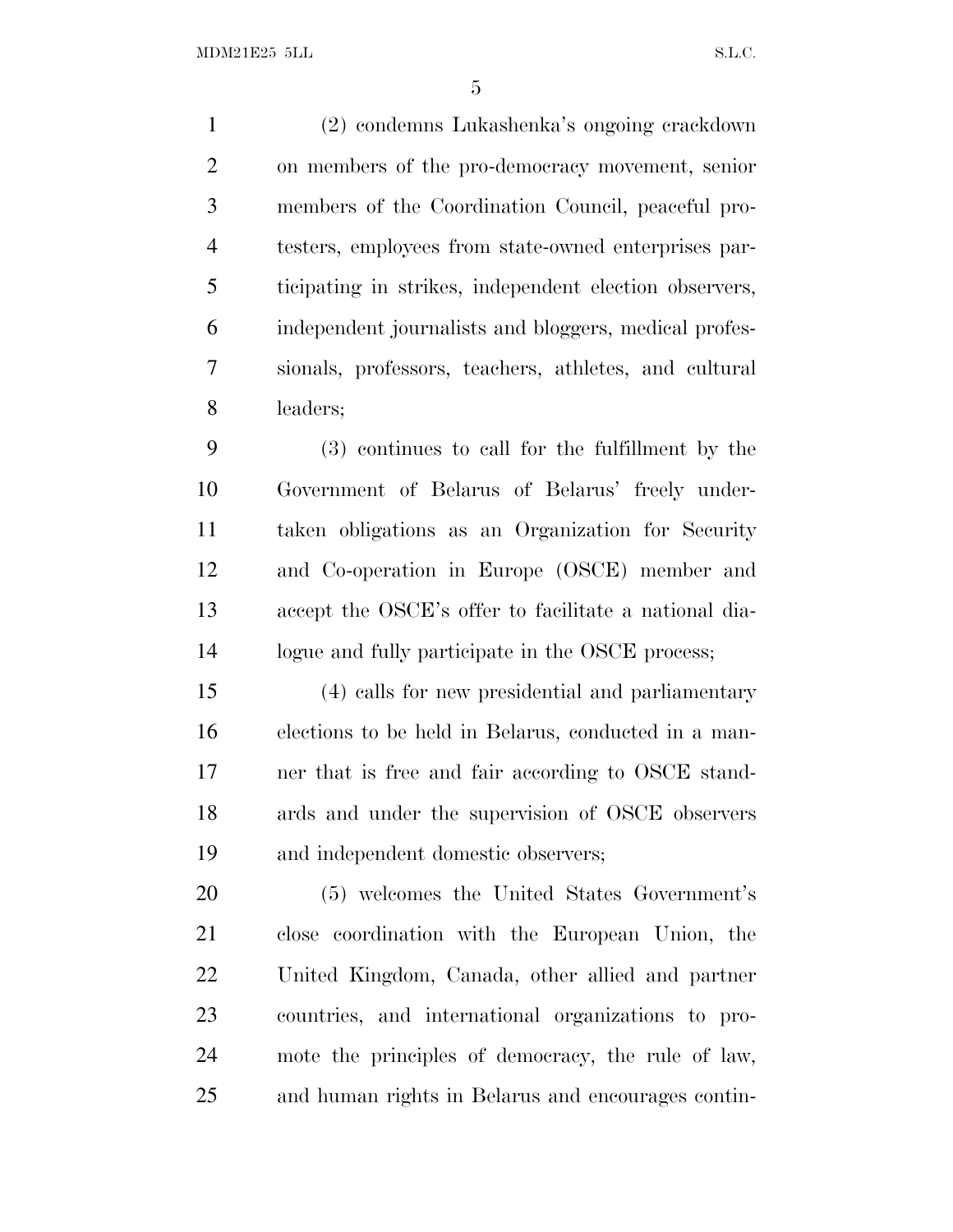ued coordination to apply maximal pressure on the Lukashenka regime;

 (6) continues to call for the immediate release, without preconditions, of all political prisoners in Belarus;

 (7) welcomes the recent release of Radio Free Europe/Radio Liberty (RFE/RL) journalists Aleh Hruzdzilovich and Ina Studzinskaya and calls for the unconditional release of all political prisoners and journalists detained on dubious charges, includ- ing opposition candidates Sergei Tikhanovsky and Viktar Babaryka, pro-democracy activist Maria Kalesnikava, and RFE/RL journalist Ihar Losik;

 (8) condemns the forced diversion of Ryanair Flight 4978 to arrest Raman Pratasevich and his partner Sofia Sapega, which violated international civil aviation law and risked the lives of innocent passengers and crew, and calls for their immediate unconditional release;

 (9) commends the bravery of Belarusians who have created innovative ways to protest Lukashenka's autocracy and applauds the Belarusian diaspora's efforts to maintain inter- national focus on the deteriorating political situa-tion;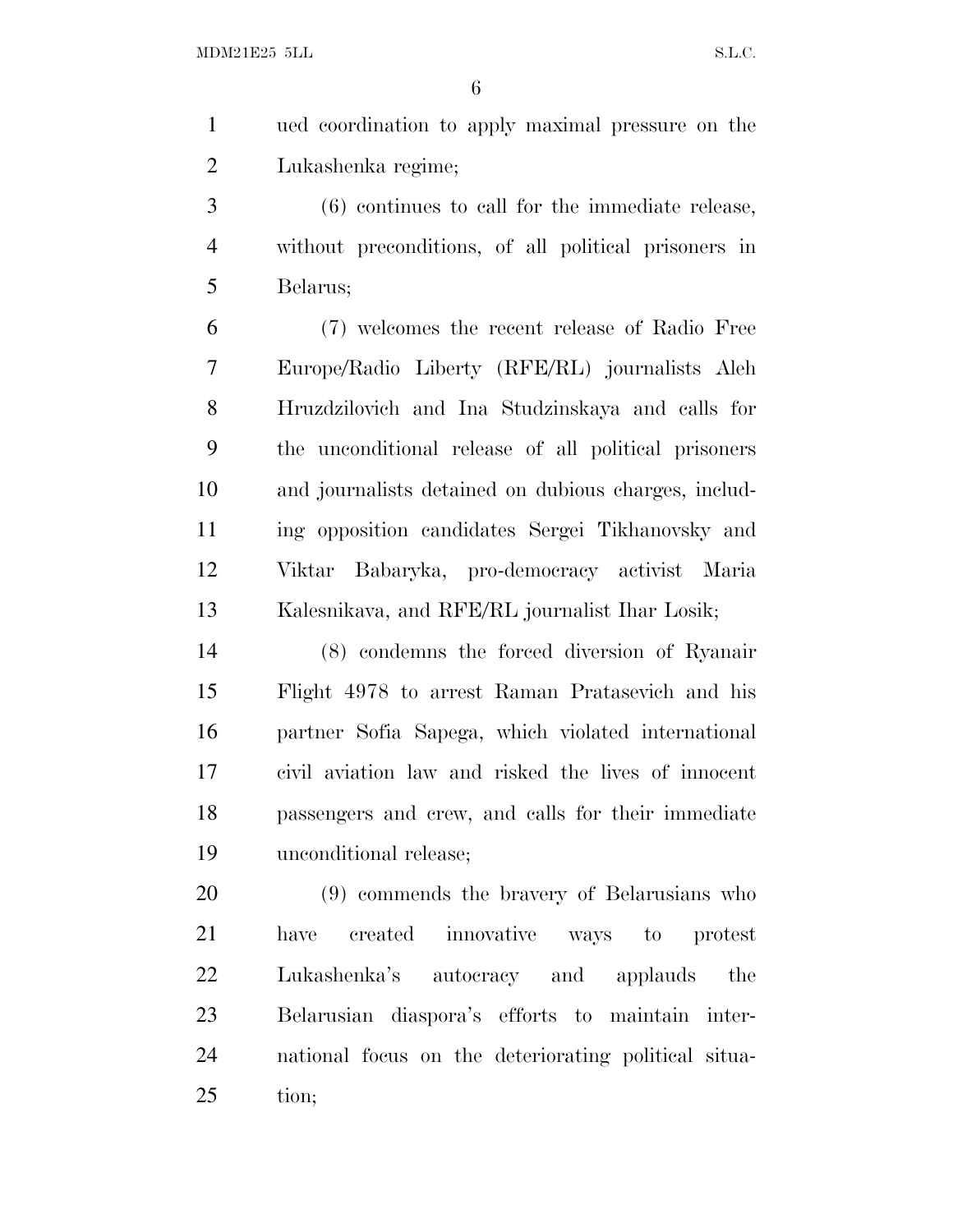(10) lauds the extraordinary support offered by the Governments of Lithuania, Ukraine, and Poland to support the people of Belarus, including support for the political opposition, accommodation of polit- ical refugees, and backing a free media; (11) calls on the Lukashenka regime to imme- diately halt exploiting and instrumentalizing mi- grants and to stop directing individuals to Lithua- nia's borders; (12) welcomes the Executive order announced on August 9, 2021, that applies additional sanctions on the Lukashenka regime and urges the Biden Ad- ministration to consider all economic, political, and diplomatic tools at its disposal to support democracy in Belarus; (13) welcomes the European Union sanctions imposed on the Lukashenka regime and urges the United States to continue to coordinate additional measures with the European Union; and (14) emphasizes that the United States sup- ports the people of Belarus in their quest to main- tain their sovereignty, choose their own leadership, and live in freedom, and recognizes the extensive ef-forts of the Belarusian opposition to coordinate ef-

forts with the United States, the European Union,